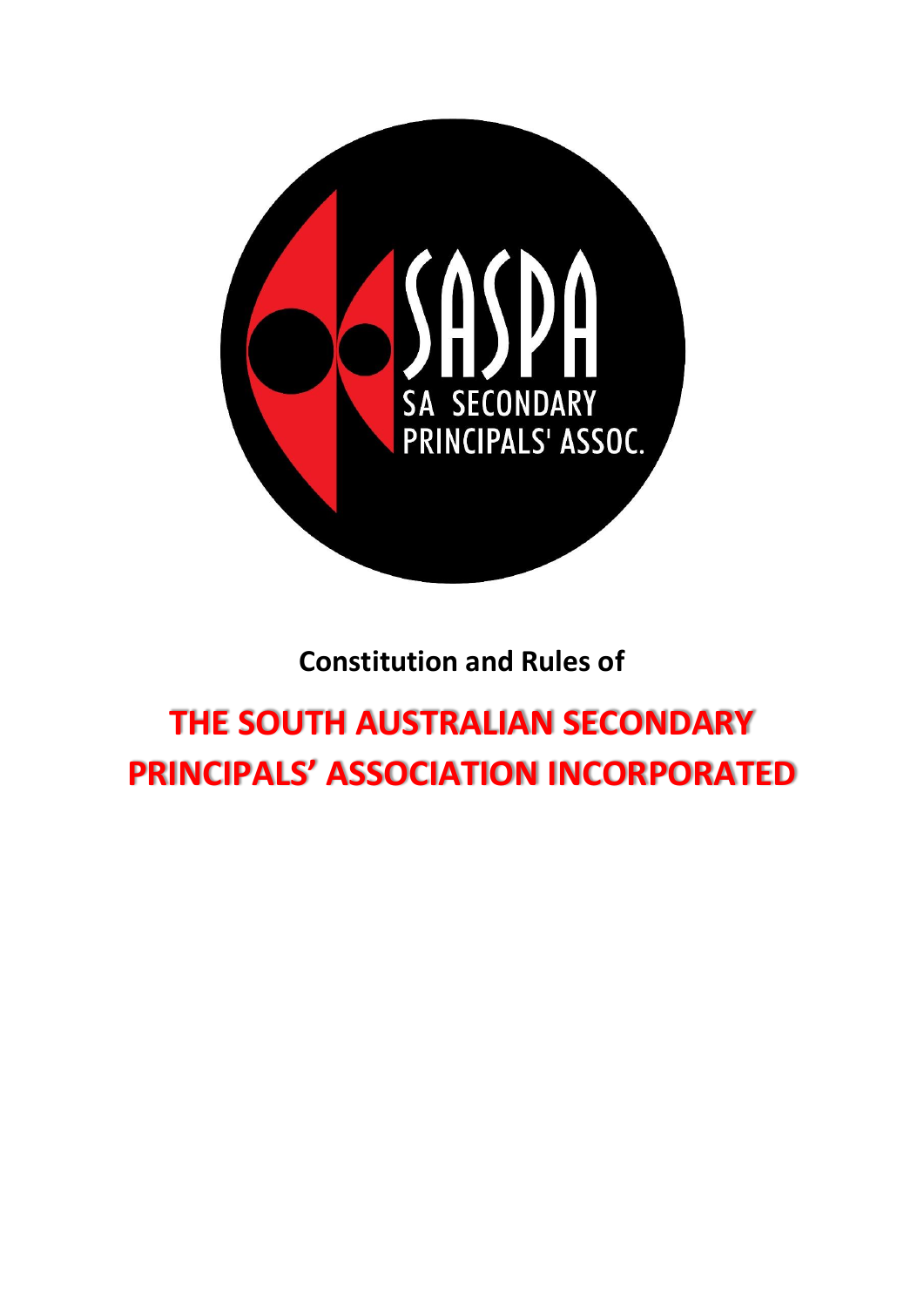#### **1.1 Name and Purpose**

The name of the incorporated association is the South Australian Secondary Principals Association ("SASPA").

The South Australian Secondary Principals Association is a professional association established to support, develop, and strengthen school leadership in South Australian government secondary schools. The mission of the organisation is to help shape the future of state education in South Australia through influential and progressive leadership, ensuring that all students receive the highest quality education.

The purpose of the Association is to advocate for high quality leadership in South Australian public education by:

- further developing the capacities of Principals and their executive teams who are leading the continuous improvement of teaching, learning and wellbeing in secondary schools
- providing networks for effective secondary educational leadership practice to be shared and promoting these practices more widely
- identifying, and working to improve, systemic conditions that will increase leaders' capacity to have positive impact on secondary learners.

#### **1.2 Definitions**

Act means the Association Incorporation Act 1985 (SA) Annual General Meeting means the meeting of members convened in accordance with rule 13 Auditor means the auditor appointed pursuant to Rule 21 Board means the SASPA Board Department means the South Australian Department for Education Life member means a member appointed pursuant to Rule 2.5 Member means a member of SASPA pursuant to Rule 2.1 School term is defined by the dates set by the South Australian Department for Education SASPA means South Australian Secondary Principals Association Special Resolution means a special resolution passed in accordance with Part 1 of the Act.

# **1.3 Interpretation**

In the Rules unless the context requires otherwise:

- 1.3.1 An expression in a Rule that deals with a matter by a provision of the Act has the same meaning as in that provision of the Act.
- 1.3.2 Words (including defined expressions) importing the singular include the plural and viceversa.
- 1.3.3 Words (including defined expressions) importing any gender include the other gender.
- 1.3.4 Words (including defined expressions) importing persons shall include corporations and bodies politic.
- 1.3.5 References to writing include any mode of representing or reproducing words in tangible and permanently visible form and includes any electronic form of writing (e.g., email).

#### **2. Membership**

#### **2.1. Membership**

The Members of SASPA shall be the: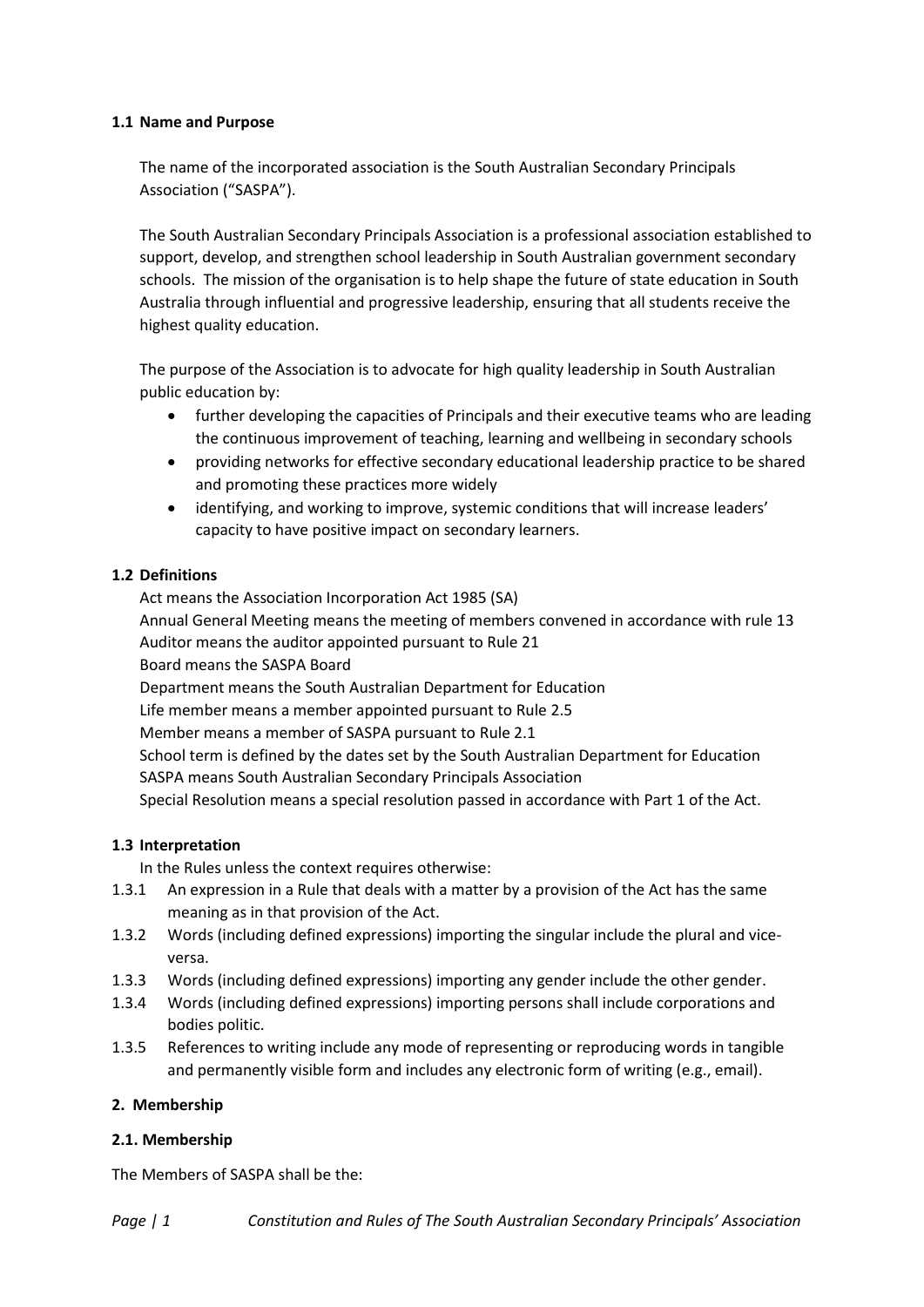#### 2.1.1 Life Members

#### 2.1.2 Retired Members

- 2.1.3 Full Members
- 2.1.4 School Aspiring Leader Members
- 2.1.5 Individual Aspiring Leader Members

# **2.2 Full members**

2.2.1 All South Australian Government Principals, Deputy Principals and Assistant Principals (or any other name by which such positions might be known in the future) of schools with secondary enrolments are entitled to be full Members of the Association for the period of their tenure.

2.2.2 Members who have held continuous membership of the Association for a period of five years or more shall be entitled to remain financial members of the Association upon payment of full membership subscriptions.

# **2.3 School Aspiring Leader Membership**

School memberships are available which entitle a school to nominate up to 3 aspiring leaders in their site to become school aspiring leader members and they will receive all member benefits, excluding voting rights.

#### **2.4 Individual Aspiring Leader Members**

Aspiring leaders who are not eligible for full membership are entitled to individual aspiring leader membership. They do not have voting rights or the right to hold office.

# **2.5 Retired Members**

Retired members can retain a formal connection with SASPA through the Retired Membership category. The fee for the *Retired Members* category shall be 15% of the full membership fee. Retired members will have access to the chat list and ability to attend SASPA events at member prices. Retired members will not be eligible to vote.

# **2.6 Life Members**

Life Membership may be conferred by the Board on a member who has made an outstanding contribution to SASPA for at least five (5) years. Life Members may attend and speak at meetings but are not entitled to vote or hold office unless they remain financial members.

# **2.7 Register of Members**

A register of all SASPA members shall be kept by SASPA. The register will contain member name, email address, school site, position title, date of membership commencement and if applicable, date and reason(s) for termination of membership.

# **2.8 Subscriptions**

The annual subscription and affiliation fees shall be determined by members at the Annual General Meeting. If subscription and affiliation fees are to remain unchanged to the previous year no resolution at the Annual General Meeting is required.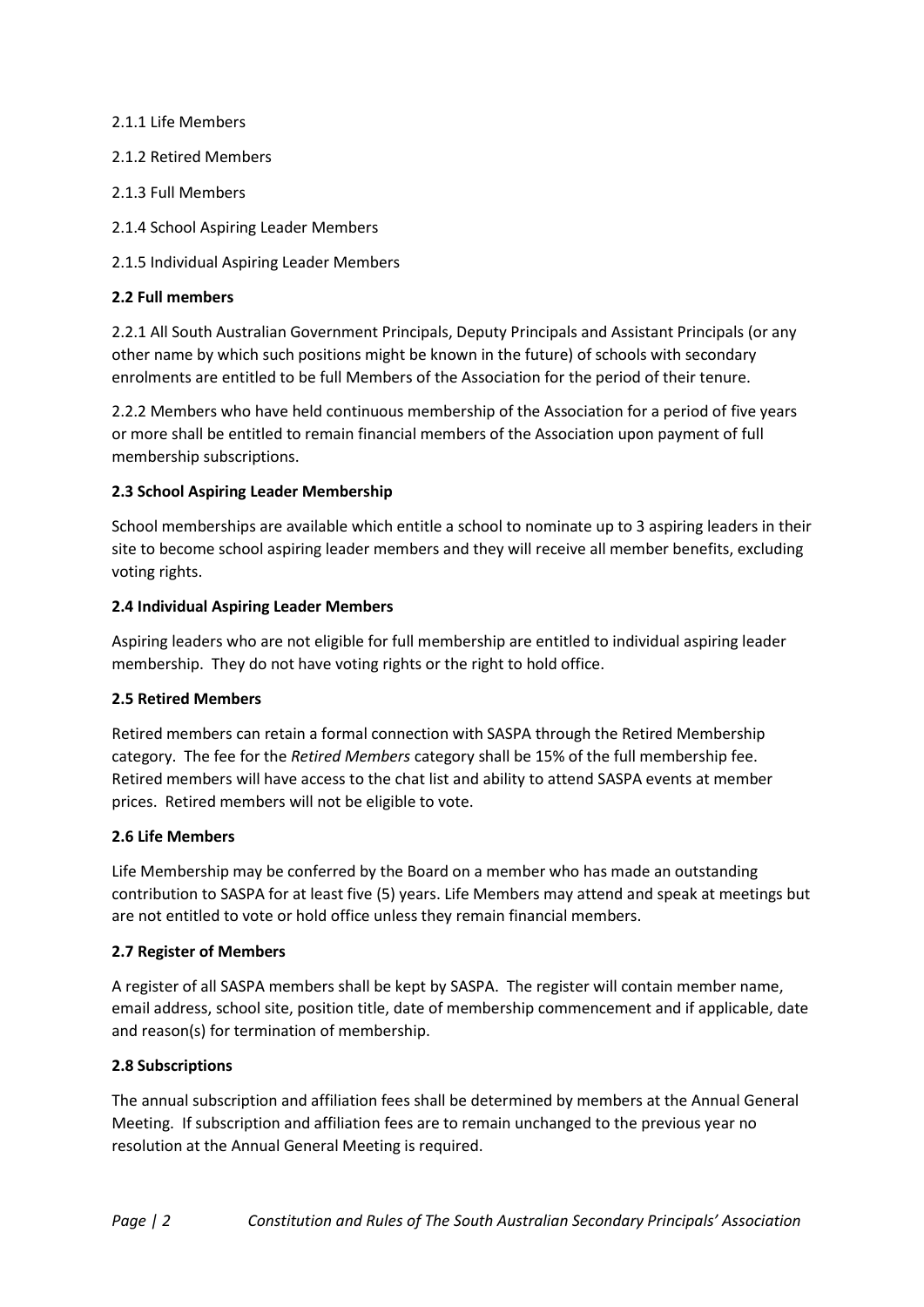# **3. Cessation of Membership**

# **3.1. Death, Resignation and Other Events**

An individual immediately ceases to be a member if the individual:

3.1.1 Dies;

3.1.2 Becomes of unsound mind or an individual whose estate is liable to be dealt with in any way under the law relating to mental health.

3.1.3 Resigns from their membership by contacting the SASPA office in writing and requesting to do so. Any member resigning shall be liable for outstanding subscriptions which may be recovered as a debt to the association.

# **3.2 Removal of a Member**

The Board may suspend or expel a member if, in its opinion, the Member fails to comply with any provision of the Rules or is guilty of any conduct that the Board considers is unbecoming of the Member or is otherwise prejudicial to the interests of SASPA.

# **3.3. Notice to Member**

The Board may not make a determination under Rule 3.2 unless it shall first have complied with the prior notice procedure prescribed in Rule 4.2.

# **4. Disputes**

4.1 A resolution of the Board under Rule 3.2 is of no effect unless the Board at a meeting held no earlier than 60 days and no later than 90 days after service on the member of a notice under section 4.2 confirms the resolution.

# 4.2 **Prior Notice**

4.2.1 Before SASPA or its Board makes any determination to which this Rule 4.1 applies it shall as soon as practicable before the meeting at which the relevant determination is to be considered, cause a notice in writing to be served on the member:

- a) Setting out the resolution of the Board and the grounds on which it is based
- b) Stating that the member may address the Board at a meeting to be held not earlier than 60 days and not later than 90 days after service of the notice
- c) Stating the date, place, and time of that meeting; and
- d) Informing the member that the member may do either or both of the following:
	- (i) Attend and speak at that meeting
	- (ii) Submit to the Board at or prior to the date of that meeting written representations relating to the resolution.

4.2.2 At a meeting of the Board as defined in section 4.1 the Board shall

(a) give to the member mentioned in section 3.2 an opportunity to make oral representations

(b) give due consideration to any written representations submitted to the Board by that member at or prior to the meeting; and

(c) by resolution determine whether to confirm or to revoke the resolution of the Board made under section 3.2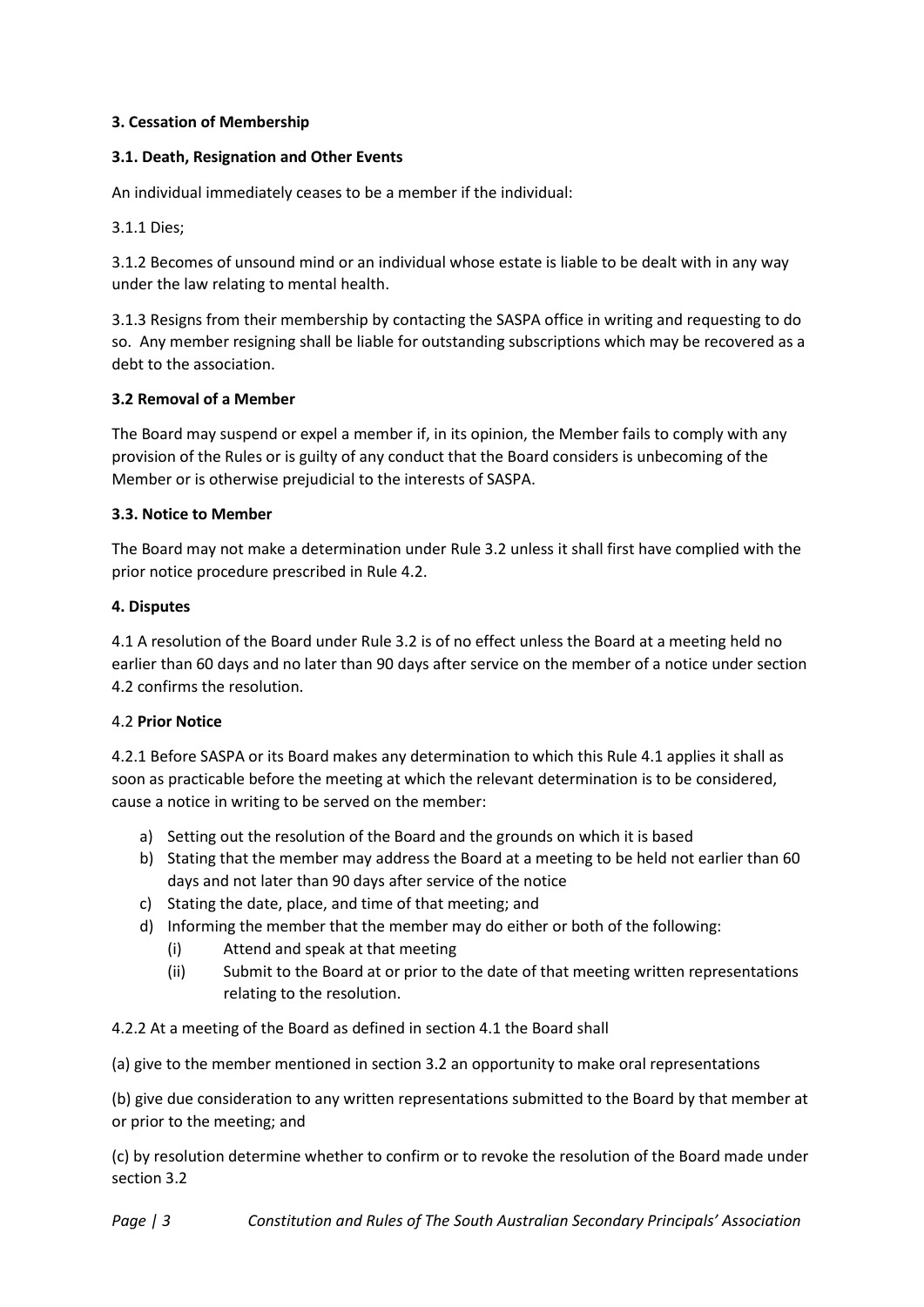# **5. Rights of Appeal**

5.1 A member may appeal a determination under rule 3.2 and confirmed by rule 4.2.2 by the Board by lodging with the SASPA Office a notice to that effect within 7 days after the notice of determination is served on the member.

5.2 Upon receipt of a notice under section 5.1 the SASPA Board shall convene a special general meeting of the Association to be held within one months of the SASPA office receiving the notice.

5.3 At a special general meeting of the Association convened under section 5.2.,

a) no business other than the question of the appeal shall be transacted;

b) the Board and the member shall be given the opportunity to make representations in relation to the appeal orally or in writing, or both; and

c) the members present shall vote by secret ballot on the question of whether the resolution made under section 3.2 should be confirmed or revoked.

5.4 If the meeting passes a special resolution in favour of the confirmation of the resolution made under section 3.2 that resolution is confirmed.

# **6. Board**

# 6.1 **Eligibility**

Any full member currently working in a school-based leadership role is eligible to be elected as a Member of the Board, including Executive positions.

# 6.2 **Executive**

The Executive of the Association is responsible to ensure the effective planning for Board meetings and shall comprise

- The President
- The Vice President
- The Deputy Vice President
- The Secretary/Treasurer

6.2.1 The term of office of the President shall be for three years from the start of their first calendar year to the end of their third calendar year. The President may hold office for a maximum of two consecutive terms.

6.2.2 The term of office of the Vice President, the Deputy Vice President and Secretary/Treasurer shall be for two years from the start of their first calendar year to the end of their second calendar year. The Vice President, the Deputy Vice President and the Secretary/Treasurer may hold office for a maximum of three consecutive terms.

6.2.3 Of the Vice President and Deputy Vice President, at least one shall be a Deputy Principal or Assistant Principal.

6.2.4 At its first meeting following the election of members, the Board will elect from these members one who will act as Deputy Vice President for two years.

6.2.5 SASPA in a General Meeting may increase or reduce the number of Executive members.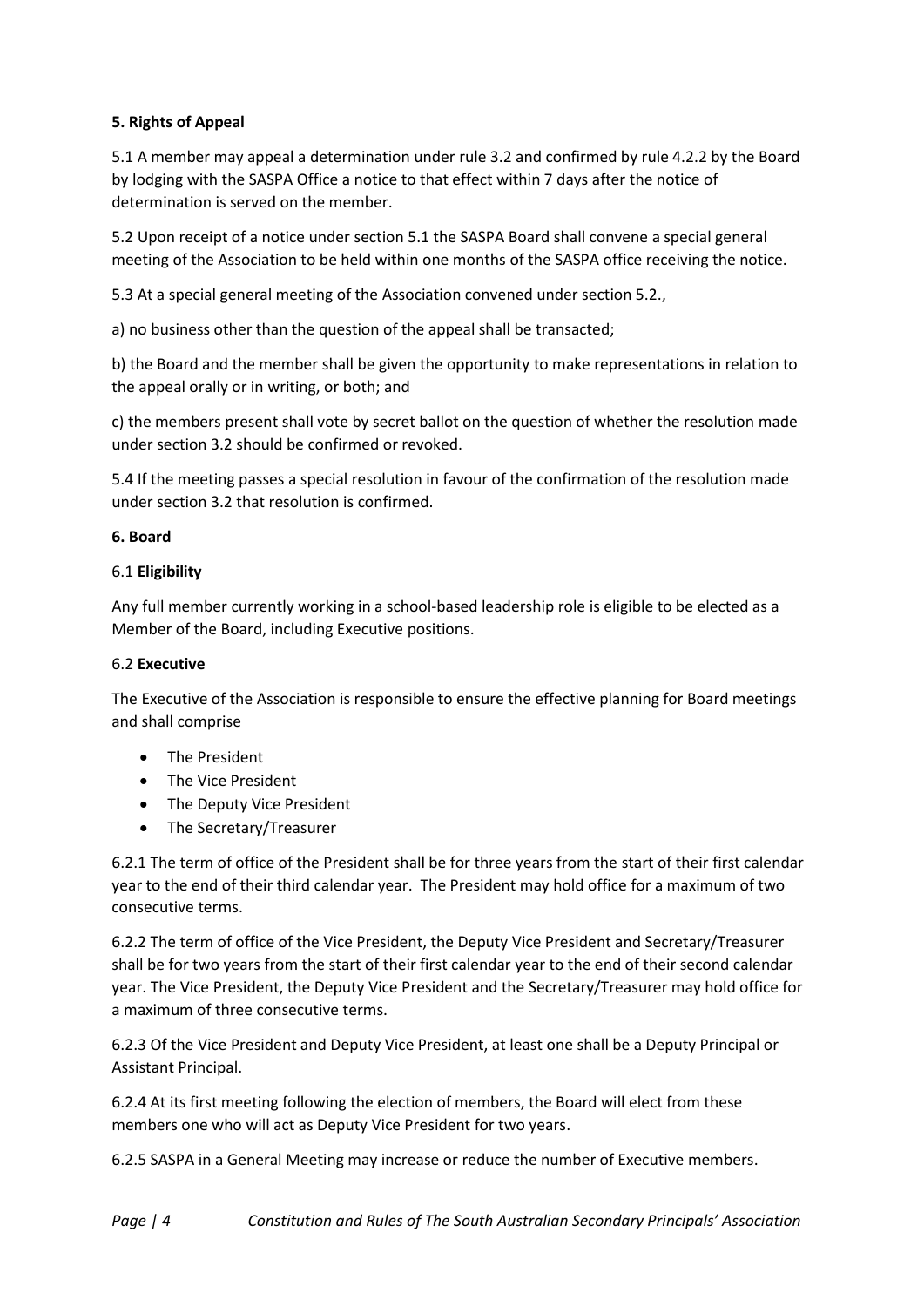6.2.6 The SASPA Board will set the following calendar year Board meeting dates by the end of the previous calendar year. No less than one Board meeting per school term shall be set.

#### 6.3. Composition of Board

6.3.1. The Board shall consist of up to a maximum of the following 20 members

- The Executive (President, Vice President, Secretary/Treasurer and Deputy Vice President)
- Eight members elected by and from the membership, at least four of whom must be Principals and at least two of whom must be Deputy or Assistant Principals.
- Up to four members from Strategic Direction Groups, nominated by the President and endorsed by the Board
- Up to a maximum of four additional co-opted members (where at least 2 of those members are from the country)

6.3.2 The term of office for all elected Board members except the President, shall be two consecutive years from the start of one calendar year to the close of the second calendar year.

6.3.3. The term of office for Co-opted and appointed Board members shall be two consecutive years from the start of one calendar year to the close of the second calendar year.

6.3.4. The Board may appoint such Strategic Direction Groups and/or committees as it determines to reflect the priorities of SASPA and to expedite its business. Membership of each Strategic Direction Group and/or committee will be from the general SASPA membership and other invited representatives determined by the Board or the committee's convenor.

#### 6.4 **Casual Vacancies**

6.4.1 Subject to rule 6.1 the Board may at any time appoint a person to the Board, either to fill a casual vacancy or as an additional Board member, but so that the total number of Board members is not at any time to exceed the number fixed by the Rules. The Board Member so appointed in the case of a casual vacancy holds office for the remaining term of the Board Member replaced but otherwise shall hold office only until the next calendar year but is then eligible for re-election.

6.4.2 If a casual vacancy occurs in the office of President the Vice President shall fill the position until the Board is able to conduct an election. In this event, the Deputy Vice President shall fill the role of Vice President and an Acting Deputy Vice President shall be elected by the Board from the Board members. The maximum term for an Acting President and Acting Vice President and Deputy Vice President shall be two school terms.

#### 6.5 **Attendance at Board Meetings**

All Members of the Board are required to attend Board meetings and the Annual General Meeting. Board members must attend at least 80% of the Board meetings each year, except if they are on approved leave. Board members must not absent themselves for three (3) consecutive Board meetings unless a leave of absence is approved by the Board. An apology for absence does not constitute approved leave.

6.6 The President or in his/her absence the Vice President shall preside at all Board meetings. In the absence of the President and Vice President, the meeting shall elect a Chairperson.

# 6.7 **Board Meeting Quorum**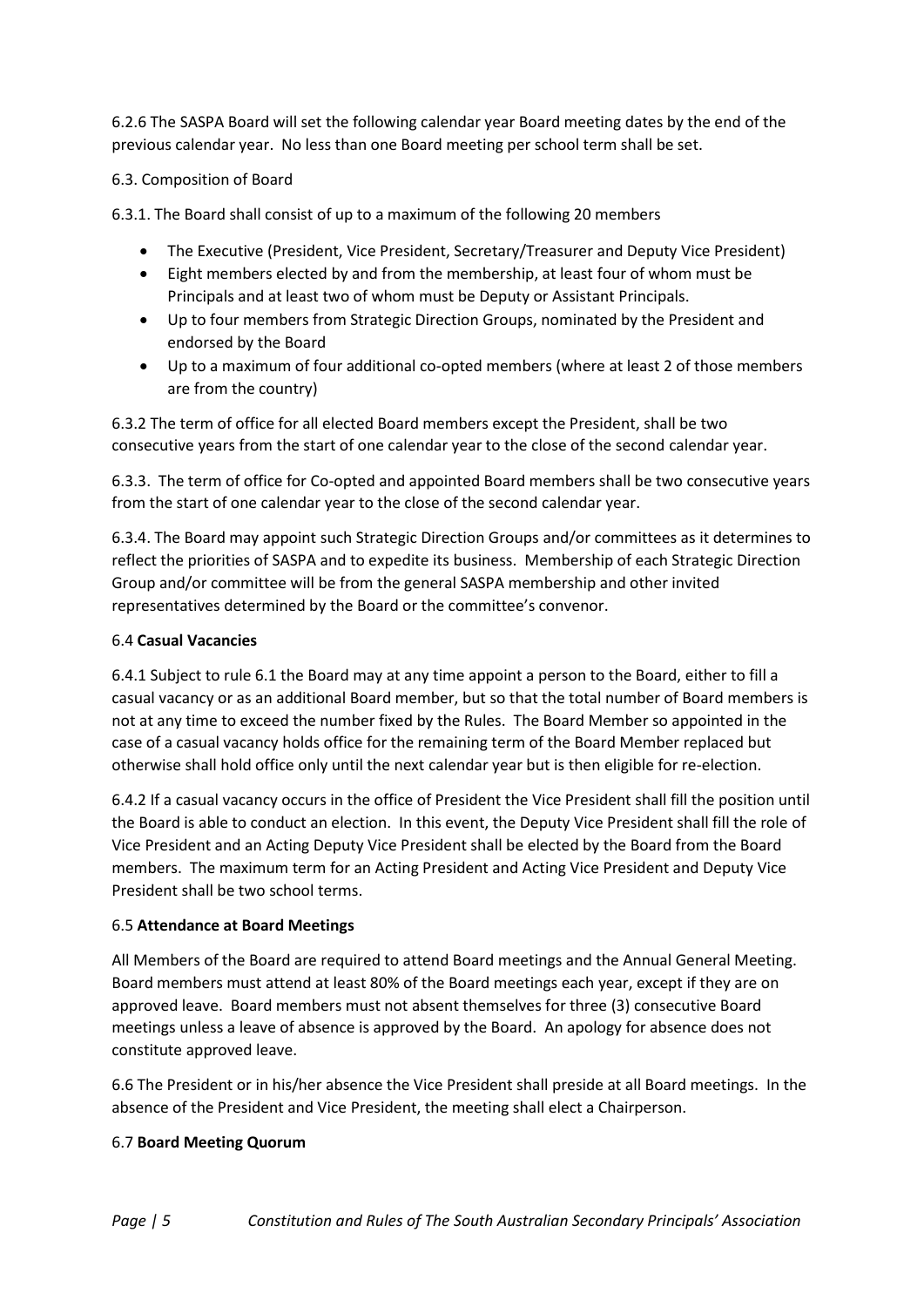The quorum for all Board Meetings of the Association shall be one more than half of the members of the Board. At the first meeting of the Board for a calendar year the quorum will be defined.

6.8 Board members are to be mindful of the SASPA Code of Conduct.

6.9 The Board shall have authority to interpret the meaning of these rules and any other matter relating to the affairs of the Association on which these rules are silent.

6.10 The Board shall meet for the dispatch of business at times and places to be determined by the Board.

6.11 Questions or decisions rising at any meeting of the Board shall be decided by a majority of votes and in the event of equality of votes the Chairperson shall have a casting vote in addition to a deliberative vote.

6.12 A member of the Board having a direct or indirect pecuniary interest in a contract or proposed contract with the Association must disclose the nature and extent of that interest to the Board as required by the Act and shall not vote with respect to that contract or proposed contract.

6.13 The Board shall be responsible for the conduct of the affairs of the association, including the collection and dispersal of funds. The Board shall have the power to determine policy, through consultative processes with the Association's membership. The Board has the power to publish resource papers and other documents on issues relevant to the Association. The Board has the right to appoint officers and employees whose roles and responsibilities are negotiated and outlined in the SASPA operations manual.

# **7. President**

# **7.1 Eligibility**

Any full SASPA member in a tenured Principal position is eligible to be elected as President of SASPA.

# **7.2 Role and Responsibilities**

7.2.1 The President shall be the chair of the Board

7.2.2 The President may not retain office for more than two (2) terms.

7.2.3 The responsibilities of the President are as outlined in the President Role Statement included in the SASPA Operations Manual.

7.2.4 The President shall have a deliberative as well as a casting vote.

# **8. Chief Executive**

8.1 The Board appoints the SASPA Chief Executive on such terms and on such conditions as it thinks fit.

8.3 The process to select a Chief Executive will exhaust expression of interest from the current SASPA membership prior to considering an expression of interest from outside the membership.

8.2 The process for an appointment of a Chief Executive is set out in the SASPA Operations Manual.

8.3 Any process to appoint a Chief Executive will include a ratification by the SASPA Board on the panel selection's recommendation for the position.

8.4 The role and duties of the SASPA Chief Executive are as set out in the SASPA Operations Manual.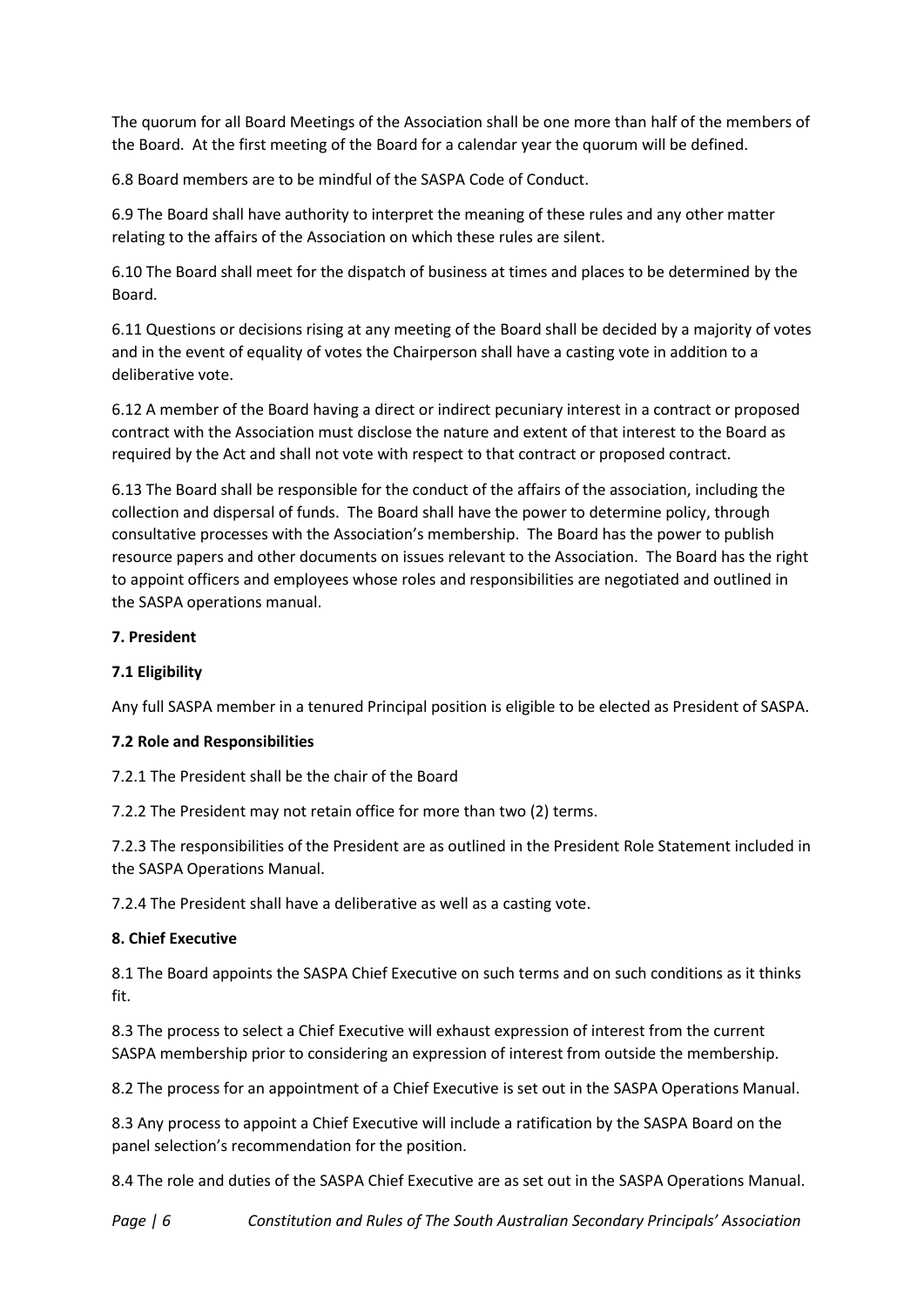#### **9. Vacancy of a Board Member**

#### **9.1. Vacancy of Board Member**

The office of a Board member is vacated if the Board Member:

9.1.1 Becomes of unsound mind of a person whose estate is liable to be dealt with in any way under the law relating to mental health.

9.1.2 Is not present without consent of the Board for no less than eighty percent (80%) of the Board meetings and the President resolves that the Board Member's office be vacated.

9.1.3 Resigns the office of Board Member by written notice to the President.

9.1.4 Is removed in accordance with Rule 3.2

9.1.5 Otherwise ceases to be, or becomes prohibited from being, by virtue of the Act or is removed from office as a Board Member by a resolution pursuant to the Act.

#### 9.2. **Removal of a Board Member**

9.2.1 The Board may suspend a Member of the Board from that Member's duties. Where such action is taken, the Board shall formulate the reasons for doing do and shall supply a copy to the affected Board Member as prescribed in Rule 3.2.

#### **10. Powers and Duties of the Board**

#### **10.1 Board to Manage SASPA**

10.1.1 The direction of the business and affairs of SASPA is vested in the Board and its management is vested in the Chief Executive.

10.1.2 The Association shall have all the powers conferred by section 25 of the Act.

# **11. Elections**

11.1 The Board will appoint a Nominations Committee to conduct the elections.

11.2 The President, Vice President and Secretary/Treasurer are elected by the SASPA membership. The Board will appoint a Nominations Committee to conduct the election.

11.2 The Deputy Vice President is elected by the Board from elected Board members at its first meeting in the calendar year.

11.3 Elected Board members are elected by the SASPA membership.

11.4 Board elections will be held in accordance with procedures and timelines outlined in the SASPA Operations Manual.

#### **12. Annual General Meeting**

12.1 The Board shall call an Annual General meeting in accordance with the Act and these rules.

12.2 The Annual General Meeting shall be held at a date determined by the Board and in accordance with the Act.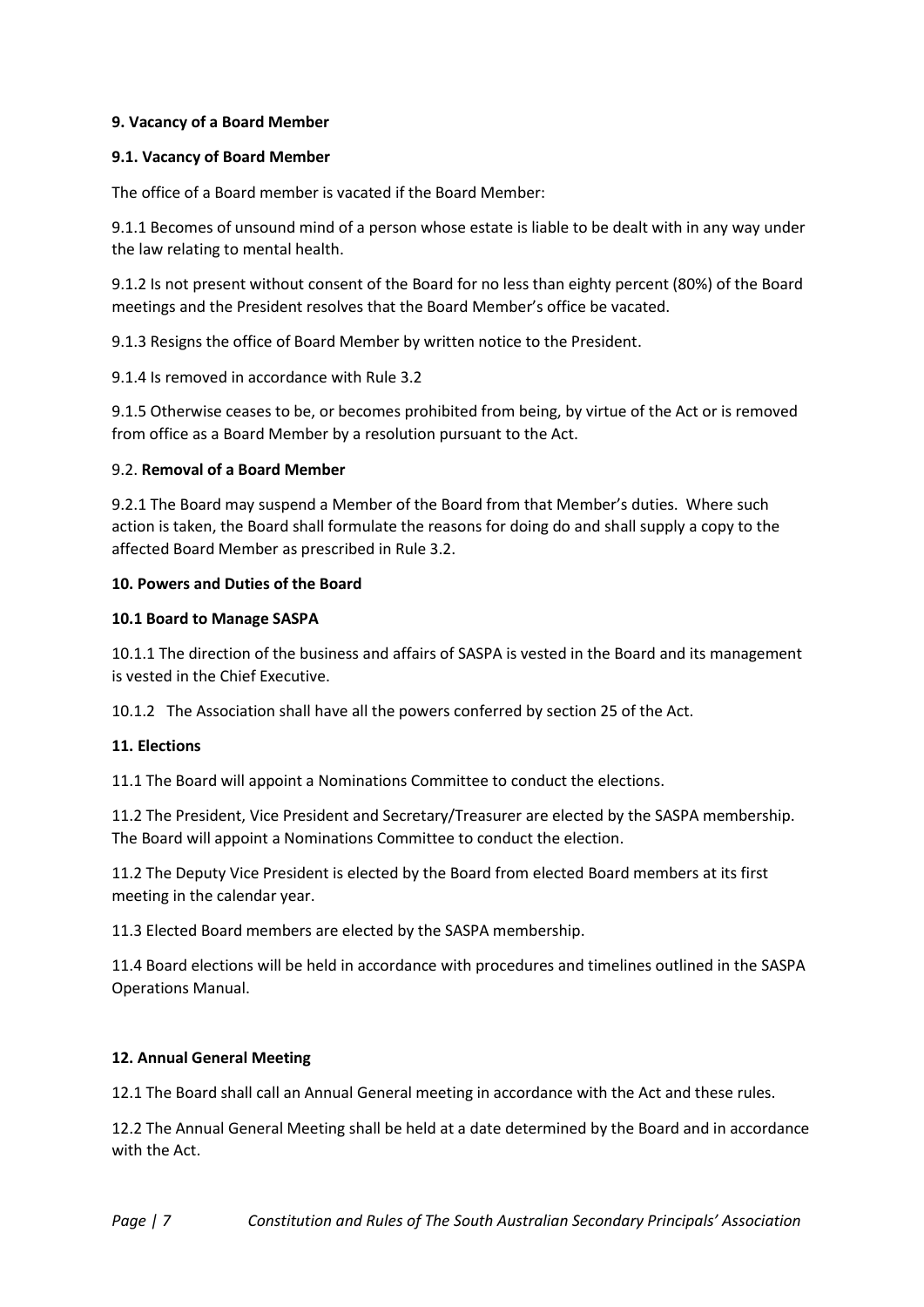12.3 Preliminary notice of such meetings shall be disseminated to every Member at least twenty-one days before the date of the meeting that shall set out the business to be conducted at the meeting.

# **13. Special General Meetings**

13.1 The Board may call a Special General Meeting of the Association at any time.

13.2 The President or in his/her absence the Vice President shall preside at all general meetings. In the absence of the President and Vice President, the meeting shall elect a Chairperson.

13.3 A Special General Meeting may be called by not less than 20 members of the Association requesting such in writing to the SASPA Office. Such a meeting must be held within one month of the SASPA Office receiving a valid request, which is signed by each requesting Member and stating the purpose(s) of the meeting.

13.4 At lease 21 days' notice of any Special General Meeting shall be given to members, The notice shall set out where and when the meeting will be held and particulars of the nature and order of the business to be transacted at the meeting.

13.5 Notice of a meeting at which a special resolution is to be proposed shall be given at least 21 days prior to the date of the meeting.

# **14. Quorums**

14.1 The quorum for all Board Meetings of the Association shall be one more than half of the members of the Board. At the first meeting of the Board for a calendar year the quorum will be defined.

14.2 The quorum for all General Meetings of the Association shall be 20 members or 5% of the member, whichever is the lesser.

# **15. Proxies**

15.1 A member of either the Board or other SASPA group may suggest to the meeting chair or convenor an individual as the member's proxy to attend and vote if needed for the member at a meeting. The proxy needs to be a SASPA member or an employee of the member's school or site.

15.2 The chair or convenor of the meeting must approve the proxy suggested by the member in writing.

# **16. Minutes**

16.1 Proper minutes of all proceedings of general meetings of the Association and of meeting of the Board shall be kept and circulated within one month after the relevant meeting.

16.2 The minutes kept pursuant to this rule must be confirmed by the meeting chair or convenor and then all members of the meeting at a subsequent meeting.

# **17. Use of Technology**

17.1 A SASPA meeting may be held using any technology agreed by the Convenor or Chair of the meeting.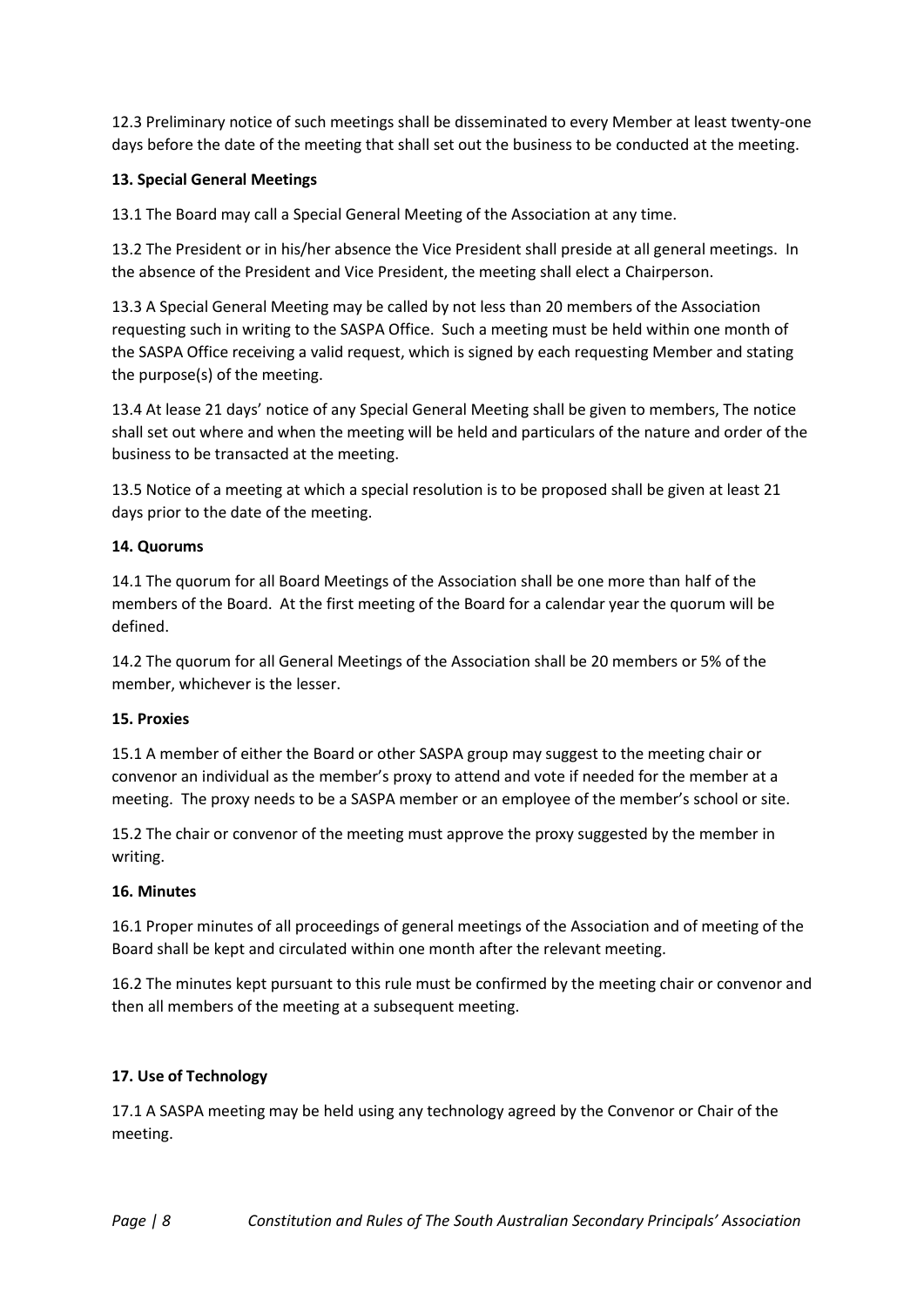17.2 A minute of the proceedings of a technology supported meeting is sufficient evidence of the proceedings and the observance of all necessary formalities if it is certified as a correct minute by the chair or convenor of the meeting.

17.3 A member or Board member must have permission of the Chair or Convenor to record by any device any part of the technologically supported meeting.

# **18. Voting**

18.1 Subject to these rules, every member of the Association has only one vote at a meeting of the association

18.2 Subject to these rules, a question for decision at a general meeting, other than a special resolution must be determined by a majority of members who vote in person.

18.3 Unless a poll is demanded by at least five members, a question for a decision at a general meeting must be determined by a show of hands.

# **19. Poll at general meetings**

19.1 If a poll is demanded by at least five members, it must be conducted in a manner specified by the person presiding and the result of the poll is the resolution of the meeting on that question.

19.2 A poll demanded for the election of a person presiding or on a question of adjournment must be taken immediately, but any other poll may be conducted at any time before the close of the meeting.

#### **20. Finances**

20.1 Financial Year

The Financial Year of SASPA shall be  $1<sup>st</sup>$  July to 30<sup>th</sup> June of the following year.

20.2 Income and Funds

20.2.1. An annual subscription shall be paid by all Members as prescribed in Rule 2.7 of the Rules.

20.2.2. The funds of SASPA shall be derived from entrance fees if any, annual subscriptions, donations, and such other sources as the Board determines.

20.3 Bank Account/Investment

21.3.1. Accounts shall be held in the name of SASPA at a bank or other financial institution as approved by the Board.

20.3.2. The Board shall approve, from time to time, signatories to SASPA accounts.

20.3.3. All cheques and account withdrawals shall require two (2) approved signatories.

20.4 Borrowing of Additional Funds

When funds in addition to those held by SASPA are required for an approved project these may be procured by loan or any other appropriate arrangement only after a Special Resolution of the Board

20.5 Purchase of Property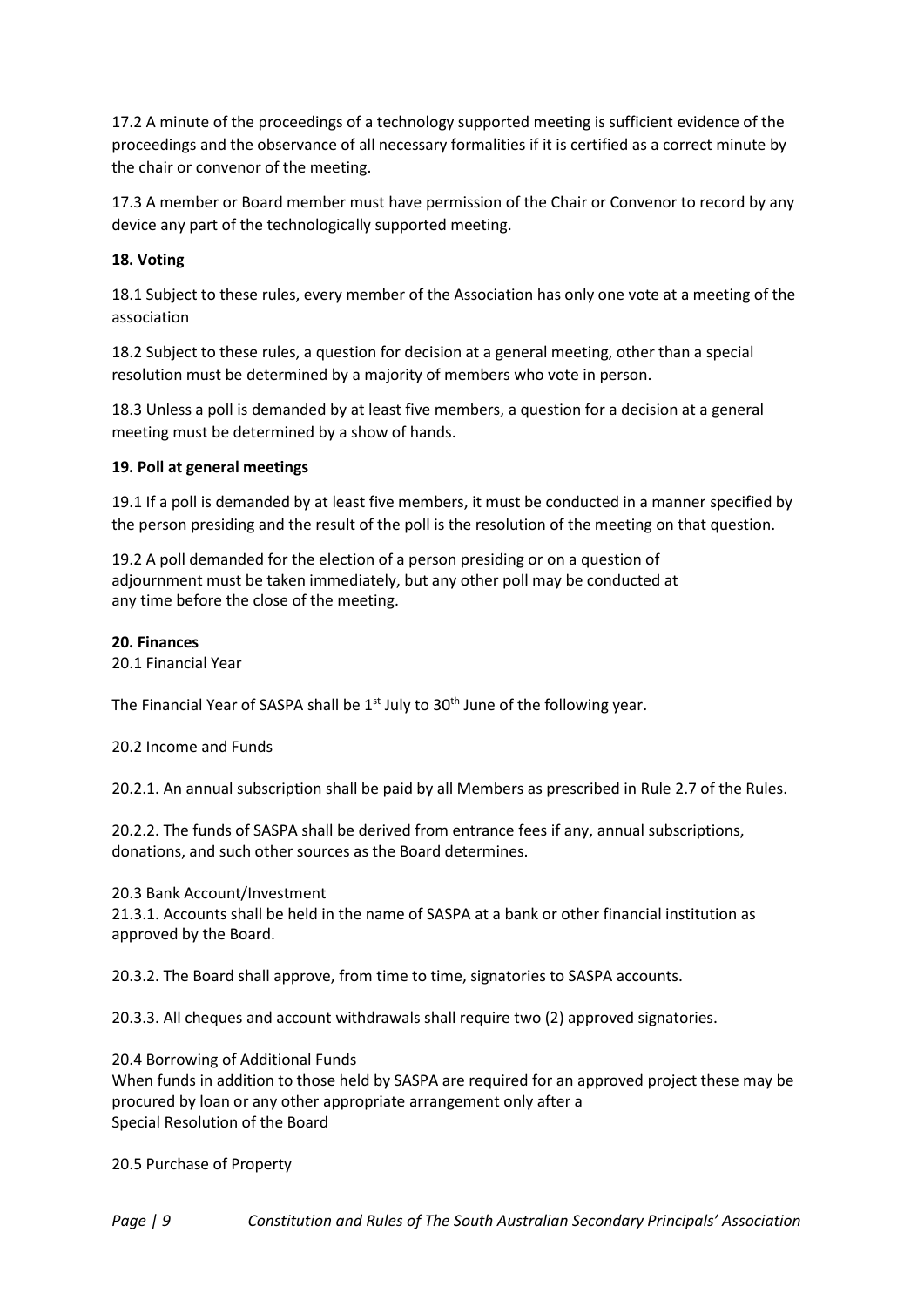SASPA funds may be used to purchase real estate, vehicles, or an interest in the same, only after a Special Resolution of the Board.

20.6 SASPA shall keep and retain such accounting records as are necessary to correctly record and explain the financial transactions and financial position of the Association in accordance with the Act.

#### **21. Auditor**

21.1 The Annual General Meeting of SASPA shall appoint an Auditor. The Auditor shall audit the accounts of SASPA. The Auditor shall have full and complete access to all books, documents, records, and property of SASPA. An audit shall be conducted in accordance with legislative requirements or as directed by the Board.

21.2 In the event that the Auditor is unable or unavailable to carry out the Auditors duties, and interim Auditor shall be appointed by the Board. The interim Auditor shall serve until such time as the Auditor is able to resume duty or until the next Annual General Meeting whichever first occurs.

#### **22. Changes to the Constitution**

22.1 Changes to the Constitution may be made at the Annual General Meeting or a Special General Meeting called for the purpose.

22.2 Notices of motion for changes to the Constitution shall be received by the SASPA Office 30 days prior to either the Annual General Meeting or Special General Meeting.

22.3 Members shall be notified of any such notices of motion at least 21 days prior to such meeting.

#### **23. Dissolution of SASPA**

#### 23.1 Dissolution

SASPA may be dissolved upon a Special Resolution of Members present at a properly constituted General meeting convened for the sole purpose of considering dissolution of SASPA.

23.1.1 In the event of winding up of SASPA the amount remaining after satisfaction of all debts and liabilities must not be paid or distributed amongst the Members but shall be given or transferred to another charity having predominantly charitable objects similar to the objects of SASPA, and which prohibit the distribution of all assets and income to its Members.

23.1.2 The charitable organisation or organisations that an amount remaining after satisfaction of all debts and liabilities shall be given or transferred to will be decided by members at a Special meeting.

#### **24. Not for Profit**

24.1 The income and capital of the association shall be applied exclusively to the promotion of its objects and no portion shall be paid or distributed directly or indirectly to members or their associates except as bona fide remuneration of a member for services rendered or expenses incurred on behalf of the association.

24.2 Rule 24.1 does not stop the association from doing the following things, provided they are done in good faith: